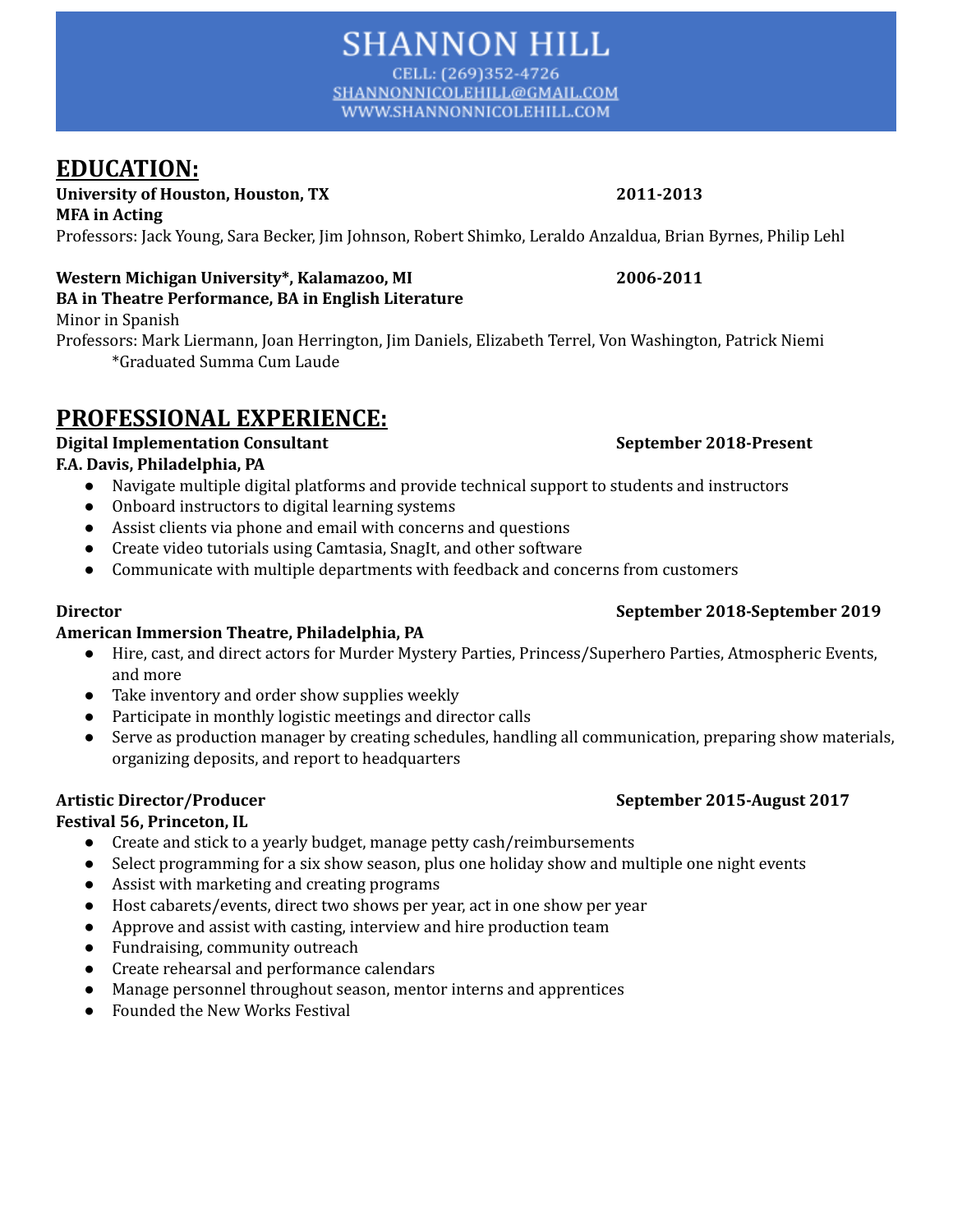#### CELL: (269)352-4726 SHANNONNICOLEHILL@GMAIL.COM WWW.SHANNONNICOLEHILL.COM

**SHANNON HILL** 

#### **Box Office Associate/House Manager 2015-2017 Chicago Children's Theatre and Festival 56**

- Assist patrons with purchasing, switching, or refunding tickets
- Take orders over the phone, online, and/or in person
- Give preshow speech and manage ushers
- Take tickets and guide patrons to their seat

## **Freelance Theatre Director 2012-Present**

#### **Various Locations, United States**

Cast and rehearse professional and/or educational productions around the country**,** work with designers to bring a collaborative production to life**,** guide actors through a 2 week to 8 week rehearsal process and provide leadership and overall vision to the creative team.

| $\bullet$ | Eurydice                                   | <b>Allens Lane Theatre</b>            | Philadelphia, PA, 2020      |  |
|-----------|--------------------------------------------|---------------------------------------|-----------------------------|--|
|           | <b>Murder Mystery Company</b>              | AIT                                   | Philadelphia, PA, 2018-2019 |  |
| $\bullet$ | <b>Legally Blonde, The Musical</b>         | <b>BVHS</b>                           | Manlius, IL 2018            |  |
|           | A Midsummer Night's Dream                  | <b>BVHS</b>                           | Manlius, IL 2017            |  |
| $\bullet$ | <b>The Comedy of Errors</b>                | Festival 56                           | Princeton, IL 2017          |  |
|           | <b>The Santaland Diaries</b>               | Festival 56                           | Princeton, IL, 2016         |  |
|           | <b>New Works Festival</b>                  | <b>Festival 56</b>                    | Princeton, IL, 2016, 2017   |  |
|           | <b>Peter and the Starcatcher</b>           | <b>FMCT</b>                           | Fargo, ND, 2016             |  |
|           | <b>The Winter's Tale</b>                   | Festival 56                           | Princeton, IL, 2016         |  |
| $\bullet$ | <b>Jacob Marley's Christmas Carol</b>      | Festival 56                           | Princeton, IL, 2015         |  |
| $\bullet$ | The War of the Worlds                      | Festival 56                           | Princeton, IL, 2015         |  |
| $\bullet$ | <b>The Happy Family</b>                    | 20% Theatre Company Chicago, IL, 2015 |                             |  |
|           | <b>Fox on the Fairway</b>                  | Festival 56                           | Princeton, IL, 2015         |  |
|           | <b>Romeo and Juliet</b>                    | <b>RPHS</b>                           | Chicago, IL, 2014           |  |
|           | <b>10 Minute Play Festival</b>             | St. John's                            | Houston, TX, 2014           |  |
| $\bullet$ | The Robber Bridegroom (A.D.)               | St. John's                            | Houston, TX, 2014           |  |
| $\bullet$ | <b>Twelfth Night (A.D.)</b>                | <b>UH PATP</b>                        | Houston, TX, 2014           |  |
|           | <b>Sleeping Beauty and the Beast (A.D)</b> | St. John's                            | Houston, TX, 2014           |  |
| $\bullet$ | 39 Steps (A.D.)                            | St. John's                            | Houston, TX, 2013           |  |
|           | <b>Hamlet</b>                              | Shakespeare in the Canyon             | Canyon, TX, 2013            |  |
|           | The Tempest (A.D.)                         | Shakespeare in the Canyon             | Canyon, TX, 2012            |  |
|           |                                            |                                       |                             |  |

### **Freelance Fight Choreographer 2013-Present**

### **Various Locations, United States**

Choreograph violence that tells a story and continues the action when words no longer suffice, ensure the safety of the actors and the production team, run fight calls, and assign the fight captain.

| $\bullet$ Macbeth           | <b>SITS</b>                | Abington, PA, 2019  |
|-----------------------------|----------------------------|---------------------|
| • Shakespeare Showcase      | <b>Houston Shakespeare</b> | Houston, TX, 2018   |
| • A Midsummer Night's Dream | <b>BVHS</b>                | Manlius, IL, 2018   |
| • The Fantasticks           | Festival 56                | Princeton, IL, 2017 |
| • Julius Caesar             | Festival 56                | Princeton, IL, 2015 |
| • Oliver                    | Festival 56                | Princeton, IL, 2014 |
| • Really, Really            | <b>Black Lab Theatre</b>   | Houston, TX, 2014   |
| • My Favorite Year          | <b>Emery Weiner School</b> | Houston, TX, 2013   |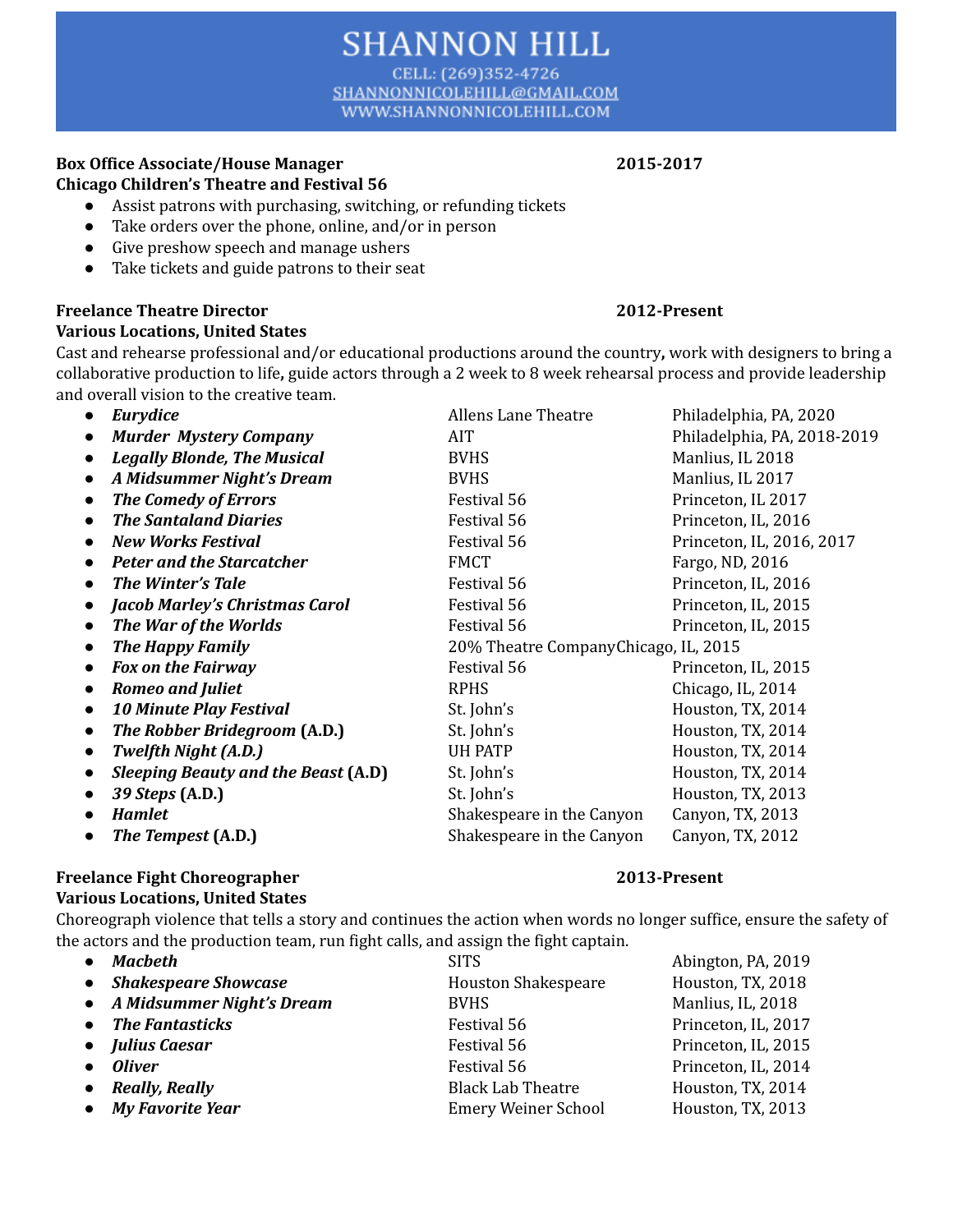CELL: (269)352-4726 SHANNONNICOLEHILL@GMAIL.COM WWW.SHANNONNICOLEHILL.COM

#### **Freelance Vocal Coach 2013-Present Various Locations, United States**

Guide actors through a safe, sustainable, and controllable vocal technique for both in and outdoor performances, and serve as accent/dialect coach for multiple productions.

| $\bullet$             | <b>Lost in Yonkers</b><br><b>Dr. Faustus</b> | <b>River Valley Players</b><br><b>Classical Theatre Company</b> |  | Henry, IL, 2019<br>Houston, TX, 2014 |
|-----------------------|----------------------------------------------|-----------------------------------------------------------------|--|--------------------------------------|
| The 39 Steps          |                                              | St. John's School                                               |  | Houston, TX, 2013                    |
| $\bullet$             | <b>The Tempest</b>                           | Shakespeare in the Canyon                                       |  | Canyon, TX, 2012                     |
|                       |                                              |                                                                 |  |                                      |
|                       | <b>Freelance Actor (AEA)</b>                 |                                                                 |  | 2007-Present                         |
| <b>STAGE:</b><br>2021 |                                              |                                                                 |  |                                      |
|                       | Talley's Folly, Sally                        | Dir. Brad Raimondo                                              |  | Philadelphia, PA                     |
| 2020                  |                                              |                                                                 |  |                                      |
|                       | <b>Bright Invention, Various Roles</b>       | Dir. Benjamin Lloyd                                             |  | Philadelphia, PA                     |
| 2019                  |                                              |                                                                 |  |                                      |
|                       | <b>Murder Mystery Co, Various Roles</b>      | Dir. Shannon Hill                                               |  | Philadelphia, PA                     |
| 2018                  |                                              |                                                                 |  |                                      |
|                       | Hamlet, Hamlet                               | Dir. Jack Young                                                 |  | Houston Shakes, Houston, TX          |
| $\bullet$             | <b>Comedy of Errors</b> , Aegeon             | Dir. Jack Young                                                 |  | Houston Shakes, Houston, TX          |
| $\bullet$             | <b>Murder Mystery Co, Various Roles</b>      | Dir. Shannon Hill                                               |  | Philadelphia, PA                     |
| 2017                  |                                              |                                                                 |  |                                      |
| 2016                  | <b>Sweet Charity, Frenchy/Others</b>         | Dir. Jen Hopkins                                                |  | Festival 56, Princeton, IL           |
|                       | <b>Brighton Beach Memoirs, Kate</b>          | Dir. Derek Bertelsen                                            |  | Festival 56, Princeton, IL           |
| 2015                  |                                              |                                                                 |  |                                      |
|                       | <b>Julius Caesar, Cassius</b>                | Dir. Jim Brigman                                                |  | Festival 56, Princeton, IL           |
| $\bullet$             | Anna in the Afterlife, Rebecca               | Dir. Susan Padveen                                              |  | Polarity Ensemble, Chicago, IL       |
| $\bullet$             | Lorenzo the Rat Slayer, Cynthia              | Dir. Lorenzo Blackett                                           |  | Gorilla Tango, Chicago, IL           |
| 2014                  |                                              |                                                                 |  |                                      |
|                       | As You Like It, Rosalind                     | Dir. Jennifer Hopkins                                           |  | Festival 56, Princeton, IL           |
| $\bullet$             | <b>Boeing Boeing, Gabriella</b>              | Dir. Dexter Bringham                                            |  | Festival 56, Princeton, IL           |
| $\bullet$             | Into the Woods, Florinda                     | Dir. Tim Seib                                                   |  | Festival 56, Princeton, IL           |
| $\bullet$             | 4000 Miles, Bec                              | Dir. Justin Doran                                               |  | Black Lab Theatre, Houston, TX       |
| 2013                  |                                              |                                                                 |  |                                      |
|                       | The Real Thing, Debbie                       | Dir. Becky Udden                                                |  | Main Street Theatre, Houston, TX     |
| $\bullet$             | As You Like It, Rosalind                     | Dir. Sara Becker                                                |  | Wortham Theatre, Houston, TX         |
|                       | Three Sisters, Masha                         | Dir. Jack Young                                                 |  | Studio 208, Houston, TX              |
| 2012<br>$\bullet$     | Mother Courage, Mother Courage               | Dir. Keith Kirk                                                 |  | Wortham Theatre, Houston, TX         |
| $\bullet$             | Texas!, Parmalee U/S, Chorus                 | Dir. Dave Yirak                                                 |  | Palo Duro Shakes, Canyon, TX         |
| $\bullet$             | Macbeth, Lady M                              | Dir. Stephen Brunson                                            |  | Palo Duro Shakes, Canyon, TX         |
|                       | The Crucible, Elizabeth                      | Dir. Gus Kaikkonen                                              |  | Wortham Theatre, Houston, TX         |
| $\bullet$             | Julius Caesar, Portia                        | Dir. Jack Young                                                 |  | Studio 208, Houston, TX              |
|                       |                                              |                                                                 |  |                                      |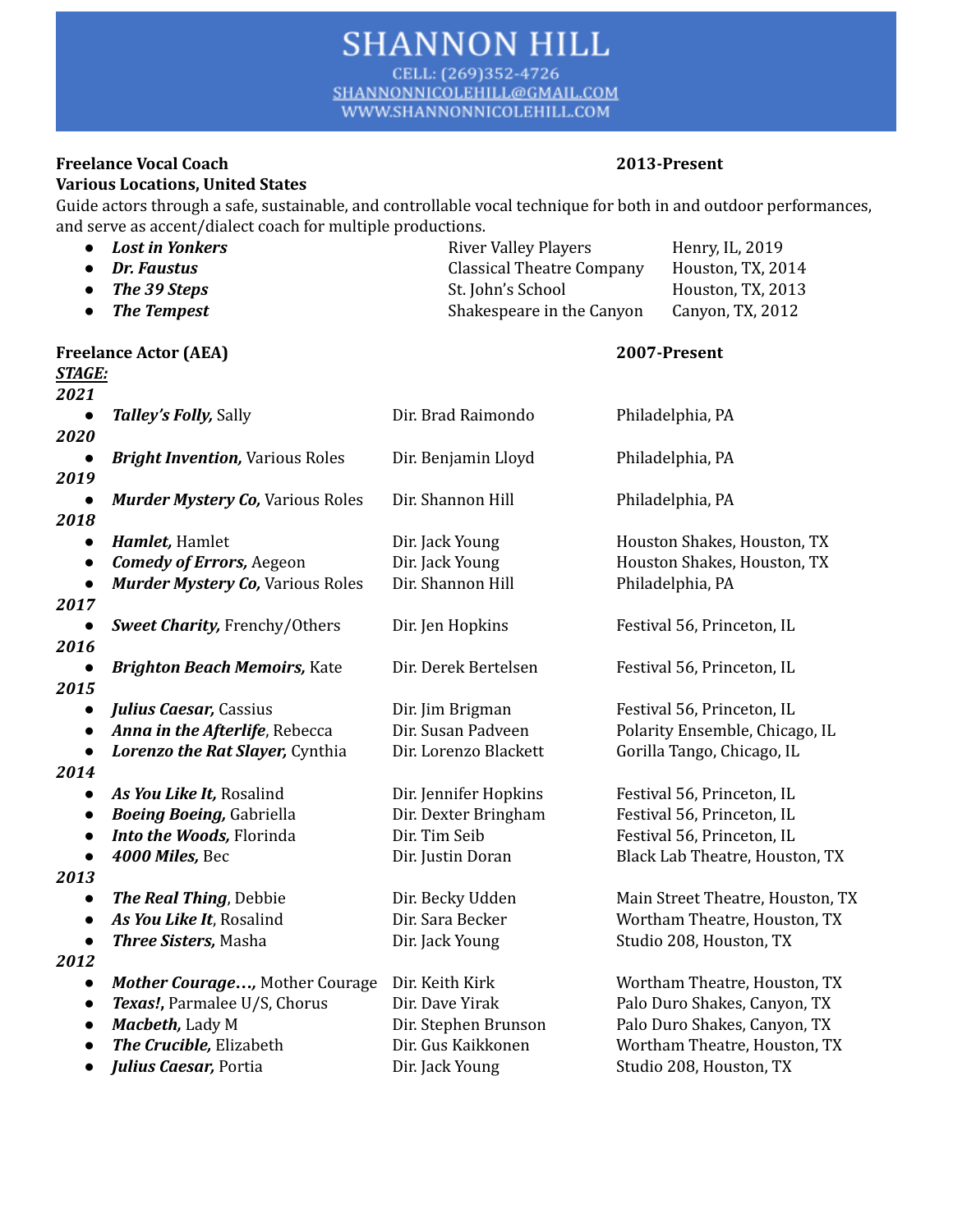CELL: (269)352-4726 SHANNONNICOLEHILL@GMAIL.COM WWW.SHANNONNICOLEHILL.COM

#### *2011*

| $\bullet$<br>$\bullet$<br>$\bullet$ | Hot L Baltimore, Mrs. Belotti<br>Good Death, E. Rivet/Deanna<br>The Real Inspector Hound, Felicity | Dir. L. Swackhammer<br>Dir. Joan Herrington<br>Dir. Mark Liermann | Wortham Theatre, Houston, TX<br>Edinburgh Fringe, Scotland<br>Williams Theatre, Kalamazoo, MI |
|-------------------------------------|----------------------------------------------------------------------------------------------------|-------------------------------------------------------------------|-----------------------------------------------------------------------------------------------|
| $\bullet$<br>2010                   | Jane Eyre: The Musical, Helen                                                                      | Dir. Kathy Mulay                                                  | Farmer's Alley, Kalamazoo, MI                                                                 |
|                                     | <b>She Stoops to Conquer, Constance</b>                                                            | Dir. Jim Daniels                                                  | Williams Theatre, Kalamazoo, MI                                                               |
|                                     | Five Women Wearing, U/S                                                                            | Dir. Mark Liermann                                                | Williams Theatre, Kalamazoo, MI                                                               |
|                                     | Eurydice, Little Stone                                                                             | Dir. Mark Liermann                                                | York Theatre, Kalamazoo, MI                                                                   |
|                                     | Life Under Water, Jinx                                                                             | Dir. Brandon Bierlein                                             | York Theatre, Kalamazoo, MI                                                                   |
| 2009                                |                                                                                                    |                                                                   |                                                                                               |
|                                     | <b>Reasons to Be Pretty, Steph</b>                                                                 | Dir. Phil Baranski                                                | York Theatre, Kalamazoo, MI                                                                   |
|                                     | <b>Blue Kettle, Enid</b>                                                                           | Dir. Katie Dickinson                                              | York Theatre, Kalamazoo, MI                                                                   |
| $\bullet$                           | Love's Labours Lost, Katherine                                                                     | Dir. Art Nemitz                                                   | Celery Flats Amph., Portage, MI                                                               |
| 2008                                |                                                                                                    |                                                                   |                                                                                               |
|                                     | Cyrano, Roxanne                                                                                    | Dir. Kevin Dodd                                                   | Kalamazoo Civic, Kalamazoo, MI                                                                |
|                                     | Synonymy, Kate/Carmen                                                                              | Dir. Trevor Stefanick                                             | Whole Art, Kalamazoo, MI                                                                      |
| 2007                                |                                                                                                    |                                                                   |                                                                                               |
|                                     | <b>Bat Boy: The Musical, Ensemble</b>                                                              | Dir. Randy Wolfe                                                  | Whole Art, Kalamazoo, MI                                                                      |
| <u>FILM:</u>                        |                                                                                                    |                                                                   |                                                                                               |
| 2015                                |                                                                                                    |                                                                   |                                                                                               |
| $\bullet$                           | <b>TGIFriday's Roast, Comedian (Web)</b>                                                           | <b>Four Star Casting</b>                                          | The Onion, Chicago, IL                                                                        |
| 2012                                |                                                                                                    |                                                                   |                                                                                               |
| $\bullet$                           | Shiver, Abigail                                                                                    | Dir. Chase Merkley                                                | Affinity Films, Houston, TX                                                                   |
| 2011                                |                                                                                                    |                                                                   |                                                                                               |
| $\bullet$                           | The Day Job, Maggie                                                                                | Dir. Alec Robbins                                                 | WMU Film Assoc., Kalamazoo, MI<br>Dir. Daniel Kawka                                           |
| 2010                                |                                                                                                    |                                                                   |                                                                                               |
| $\bullet$                           | Cherry, Dorm 10                                                                                    | Dir. Jeffrey Fine                                                 | Cherry Movie, Kalamazoo, MI                                                                   |
| $\bullet$                           | <b>The Genesis Code</b> (Extra)                                                                    | Dir. C. Thomas Howell,<br>Dir. Patrick Read Johnson               | Genesis Prod., Grand Rapids, MI                                                               |
| <b>VOICEOVER:</b>                   |                                                                                                    |                                                                   |                                                                                               |
| $\bullet$                           | Horizon in the Middle, Various                                                                     | Dir. Steven Foster                                                | Seraphim Studios, Houston, TX                                                                 |

# **TEACHING EXPERIENCE:**

**Freelance Acting Coach January 2013-Present**

- Assist clients with audition preparation and general scene study
- Coach students to prepare for graduate school auditions and interviews

#### **Teaching Artist**

## **Bright Invention, Philadelphia, PA January 2019-June 2019**

- Rehearse and facilitate Creative Corporate Training Exercises
- Teach improv to people of all ages

• **Garden of Words**, Various **Dir. Steven Foster** Seraphim Studios, Houston, TX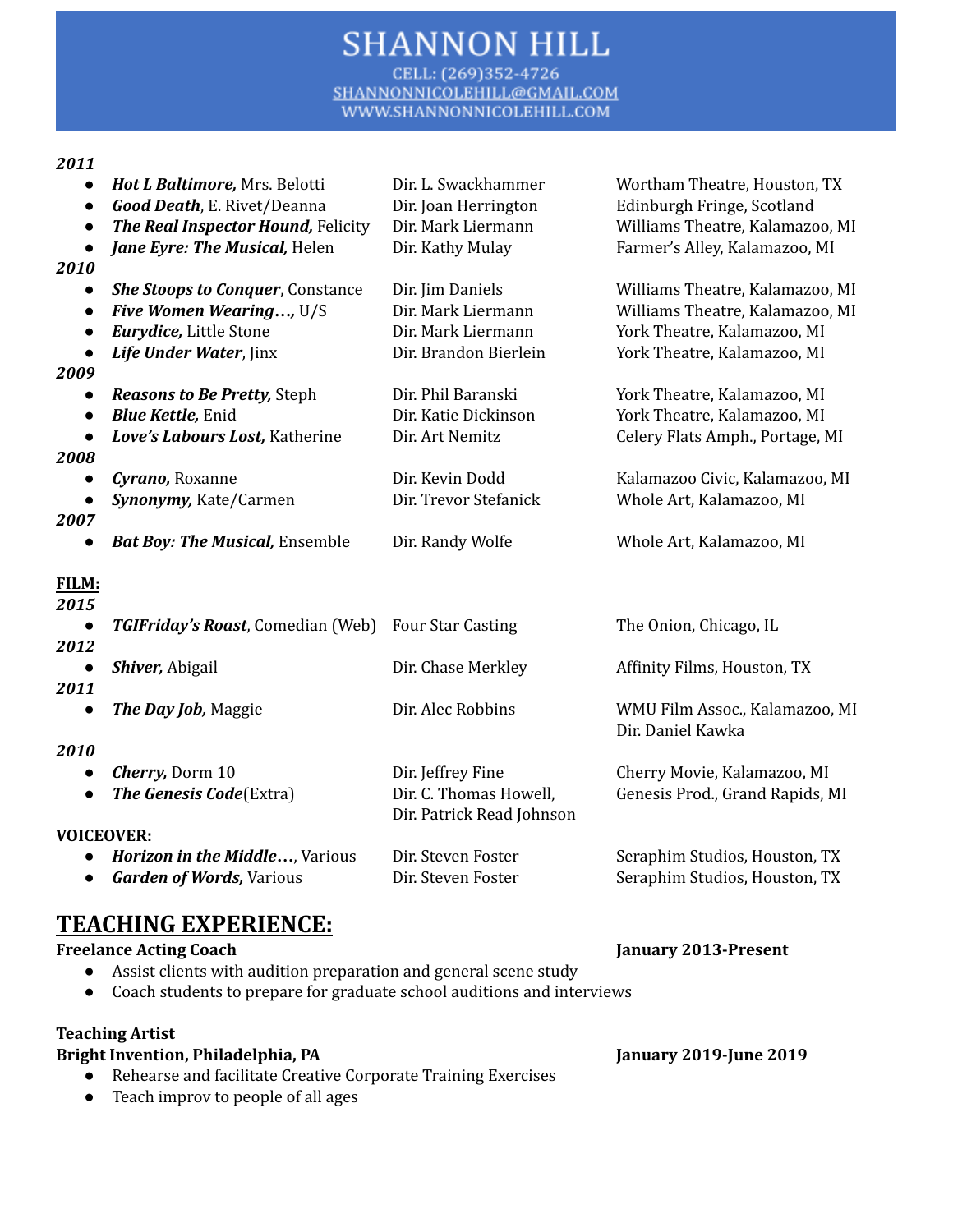CELL: (269)352-4726 SHANNONNICOLEHILL@GMAIL.COM WWW.SHANNONNICOLEHILL.COM

### **Teaching Artist**

#### **Walnut Street Theatre, Philadelphia, PA June 2018-Present**

- Create curriculum and lesson plans in accordance with the guidelines of the Walnut Street Theatre's Education Department
- Work with co-teachers when necessary to create full day workshops and lesson plans
- Teach ages K-adult in acting, improv, Shakespeare, etc.

#### **Bureau Valley High School, Manilus, IL**

- **●** Cast and direct *Legally Blonde: The Musical* and *A Midsummer Night's Dream*
- **●** Supervise students in building the set, creating sound cues, hanging lights, making a program, etc.
- **●** Design costumes and props
- **●** Create rehearsal schedule, build schedule, etc.

#### **Theatre Teacher 2014**

#### **UNO Rogers Park High School**

- **●** Create an entire theatre curriculum from scratch for high school students
- **●** Teach five theatre classes a day and two after school programs
- Cast, rehearse, and direct *Romeo and Juliet*
- Hold parent/teacher conferences
- Create exams and prepare students to succeed on their finals
- Complete administrative duties as assigned

### **Adjunct Professor 2013-2014**

### **Lone Star Community College Cy-Fair Campus, Cypress, TX**

- Create syllabi for Acting I and Voice for the Stage classes
- Teach two classes per semester in each subject
- Assist with University productions as needed

### **Theatre Teacher 2013-2014**

### **St. John's School, Houston, TX**

- **●** Serve as an Acting Teacher for 9-12 grade theatre classes
- Create lesson plans with head acting teacher
- **●** Direct 10 Minute Play Festival
- **●** Assistant direct *The Robber Bridegroom* and *The 39 Steps*
- **●** Vocal Coach *The 39 Steps*

#### **Teaching Artist 2013-2014**

## **Page Parkes School of Modeling and Acting, Houston, TX**

- Teach classes in Speech and Relaxation, Beginning Acting, Commercial Acting, Improv, and Dialects
- Work with students age 5-adult

### **Graduate Assistant 2011-2014**

### **University of Houston, Houston, TX**

- **●** Provide assistance to Intro to Theatre professor by grading papers and tests, teaching one class per semester, and proctoring tests
- **●** Assist Graduate Movement professor by demonstrating stage combat and viewpoint exercises

## **Drama Coach September 2017-April 2018**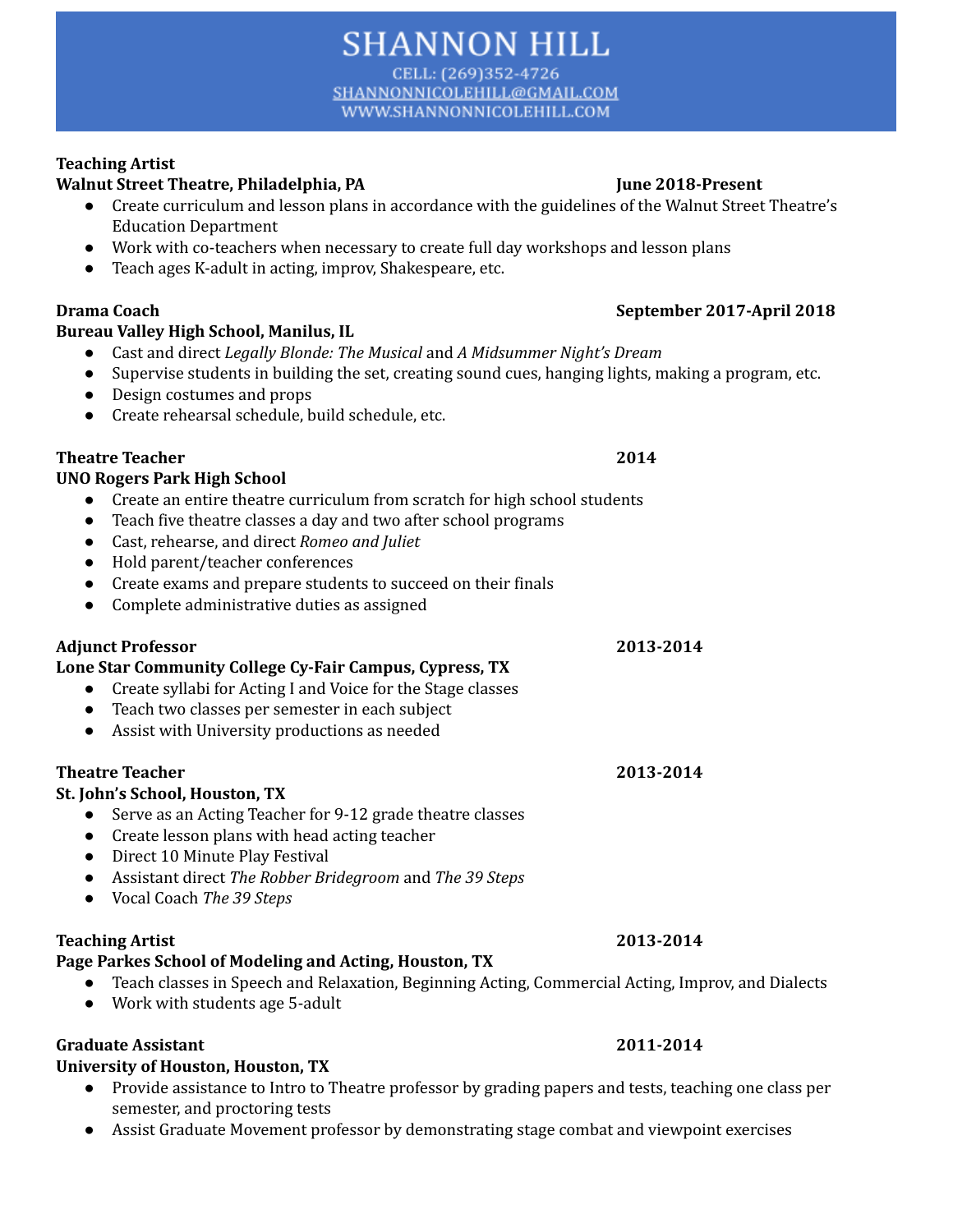CELL: (269)352-4726 SHANNONNICOLEHILL@GMAIL.COM WWW.SHANNONNICOLEHILL.COM

#### **Freelance Teaching Artist 2013-Present Various Locations, United States**

Create lesson plans for hour-long, day-long, or weekly classes in the following subjects: unarmed stage combat, single sword stage combat, period movement, improv, acting, and Shakespeare. Teach students age 5-adult at theatres, schools, and community centers.

- **● Basic Unarmed Stage Combat/Acting,** Traverse City, MI, Old Town Playhouse (Summer 2020)
- **● Basic Unarmed Stage Combat,** Houston, TX, Houston Shakespeare Festival Camp (Summer 2018)
- **● Basic Unarmed Stage Combat**, Henry, IL, River Valley Players (Spring 2018)
- **● Theatre Basics,** Henry, IL, River Valley Players (Spring 2018)
- **● Beginning Improv,** Princeton, IL, Festival 56 (Summer 2016)
- **● Beginning Stage Combat,** Princeton, IL, Festival 56 (Summer 2016)
- **Texas Stage Combat Intensive (Assistant/Intern)**, Houston, TX, (Fall 2015)
- **Voice and Movement in Shakespeare,** Chicago, IL (Summer 2015)
- **Improv**, Houston, TX, St. John's School (February-March 2014)
- **Beginning Single Sword**, Houston, TX, St. John's School (Spring 2014)
- **Period Movement***,* Houston, TX, St. John's School (February 2014)
- **Beginning Stage Combat (Unarmed),** Houston, TX, Waller High School (January 2014)
- **Beginning Stage Combat (Unarmed),** Houston, TX, Emery Weiner School (October 2013)
- **Beginning Improv,** Waller, TX, Waller High School (October 2013)
- **Beginning Stage Combat (Unarmed),** Houston, TX, Jewish Community Center (June 2013)
- **● Beginning Stage Combat (Single Sword),** Houston, TX, Galena Park High School (June 2013)

# **MEMBERSHIPS/AFFILIATIONS:**

- AEA (2013-Present)
- TCG (2013-Present)
- Worklight Improv Team Founder/Co-President (2009)
- Phi Kappa Phi (2010-Present)
- Sigma Tau Delta (2007-Present)
- Sigma Lambda Delta (2007-Present)

# **ADDITIONAL TRAINING:**

- **Anti-Racism I, University of Colorado-Boulder,** Virtual Learning, Spring 2021
- **Building Small Businesses, L&D Philly,** Philadelphia, PA, Spring 2020
- **CorePower Yoga Teacher Training**, Chicago, IL, Spring 2016
- **Winter Wonderland Stage Combat Workshop**, Chicago, IL, Winter 2016: Richard Ryan, Adam Noble, Leraldo Anzaldua, Mark Guinn
- **Texas Stage Combat Intensive**, Houston, TX, 2015, 2013, 2011: Leraldo Anzaldua, Jack Young, Mark Guinn, Adam Noble, Brian Byrnes, Jack Young
- **Improv I**, Chicago, IL, Winter 2015, The Annoyance: Duke Harbison
- **Gender in Shakespeare**, Chicago, IL, Fall 2014: Lisa Wolpe
- **Voice Lessons**, Houston, TX, Spring 2014: Jack Beetle
- **Film Acting Classes,** Houston, TX, Fall 2013-Spring 2014: Sara Gaston
- **Film Audition Workshop,** Houston, TX, April 2013: Brett Cullen
- **First Folio Shakespeare**, Houston, TX, Spring 2012: Gus Kaikkonen, Philip Lehl
- **Audition Workshop**, Canyon, TX, July 2012: Jack Noseworthy
- **SITI Company: Suzuki/Viewpoints**, Kalamazoo, MI, May 2011: Ellen Lauren, J. Ed Araiza
- **On Camera Workshop,** Kalamazoo, MI, 2011: Barry Shapiro